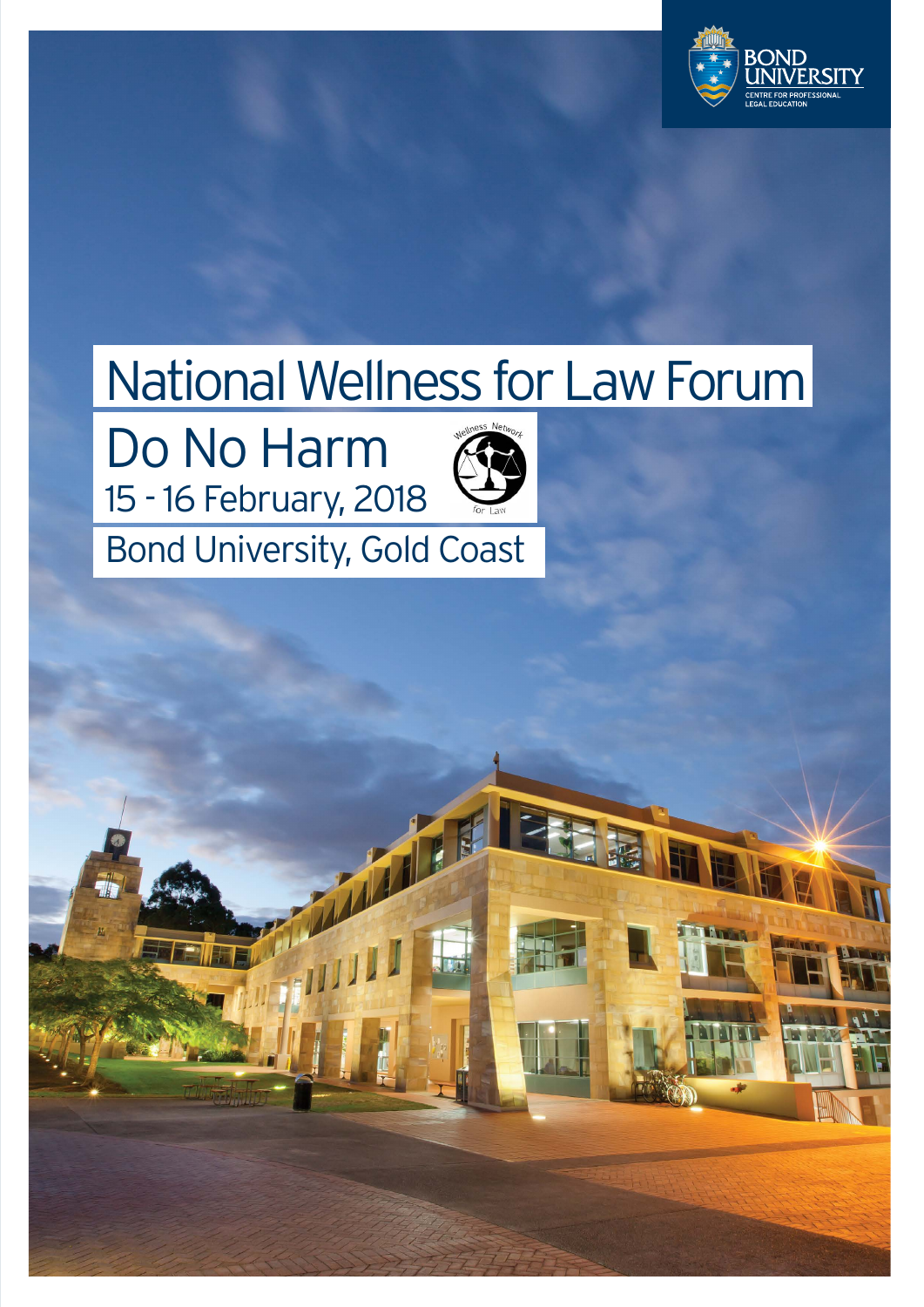## **DAY ONE**

## **15 FEBRUARY - WELLBEING IN LEGAL EDUCATION**

| 7am - 7.45am<br>Yoga<br>Sports Centre, Building 18, Level 3, Yoga Room<br>8.30am - 9am<br>Registration<br>Princeton Room Landing, Building 6, Level 3<br>9am - 9.15am<br><b>Welcome by Executive Dean, Bond University Faculty</b><br>Prof Nick James, Executive Dean, Faculty of Law, Bond<br>of Law<br>University<br>Princeton Room, Building 6, Level 3<br>9.15am - 10.15am<br><b>Keynote Address</b><br>Dr Chi Baik, CSHE Melbourne University<br>Princeton Room, Building 6, Level 3<br>Do No Harm to Law Students: Intentionally Designing<br>Curriculum to Support Law Student Wellbeing<br>10.15am -<br><b>Keynote Address</b><br>Prof Jonathan Crowe, Bond University<br>10.45am<br>Princeton Room, Building 6, Level 3<br>What is Wellness? The Role of Human Values<br>10.45am - 11.15am<br><b>Morning Tea</b><br>Princeton Room, Building 6, Level 3<br><b>CONCURRENT SESSION 1</b><br>$11.15am - 12.45pm$<br><b>CONCURRENT SESSION 2</b><br>Case Study 1 (6_4_11)<br>Lecture 1 (6 2 12)<br>Perspectives from Practical Legal Education Stream<br><b>Empirical Research Stream</b><br>Interdisciplinary Collaboration to Design and Deliver a<br>11.15am - 11.45pm<br>Examining disordered eating in Australia Law Students<br>Resilience and Wellbeing Module at UTAS: Olivia Rundle,<br>and Lawyers: Natalie Skead and Jerome Doraisamy,<br>Naomi Bryant, Fiona McCarthy, University of Tasmania<br>University of Western Australia<br>The LEO Cussens 'Thriving in your Career' Program:<br>$11.45$ am - 12.15pm<br>Joining the Dots: Connecting Empathy, Wellbeing and<br>Claire Humble, Leo Cussen Centre for Law<br>Mental Health for Law Students at Monash University<br>2014 - 2017: Adiva Sifris, Becky Batagol, Ben Spivak,<br><b>Brett Williams</b><br>Embedding Mental Health Promotion in the Legal<br>An Exploration into the Mental Health of Victoria<br>$12.15$ pm -<br>Education Curriculum: Michael Appleby and Judy Bourke,<br>University First Year Law Students 'VULS': Cane<br>12.45pm<br>College of Law<br>Mitchell, Victoria University<br>12.45pm - 1.30pm<br>Lunch<br>Princeton Room, Building 6, Level 3<br>$1.30pm - 3pm$<br><b>Student session</b><br>Princeton Room, Building 6, Level 3<br>Afternoon tea<br>3pm - 3.30pm<br>Princeton Room Landing (Terracotta tiles)<br><b>CONCURRENT SESSION 1</b><br>3.30pm - 5pm<br><b>CONCURRENT SESSION 2</b><br>Case Study 1 (6_4_11)<br>Lecture 1 (6 2 12)<br>Legal Education and Clinical Legal Education Stream<br>Values and Ethics Stream<br>Wellness in Legal Education - Managing Difficult<br>The Role of a Law Student Pledge in Shaping Positive<br>$3.30pm - 4pm$<br>Behaviours: Graeme Haas, College of Law<br>Professional Identities: Karina Murray, Trish Mundy,<br>John Littrich, Kate Tubridy, University of Wollongong<br>4pm - 4.30pm<br>Vicarious Trauma Protocols Enhancing Wellbeing in<br>Deconstructing and reconstructing core motivating<br>Clinical Legal Education: Lloyd England and Jacqueline<br>beliefs about law without causing destruction: Anneka<br>Weinberg, Monash University<br>Ferguson, Australian National University<br>4.30pm - 5pm<br>An Exploration of Teachers' Perceptions of Teaching<br>Values: The Flip-side of the Wellbeing Coin: Vivien<br>Clinical Legal Education and Its Impact Upon Academic<br>Holmes, Australian National University<br>Teachers' Wellbeing: Caroline Strevens, University of<br>Portsmouth<br>5pm - 5.30pm<br><b>Keynote Address</b><br>Lloyd England, Monash University<br>Theatre 3 (6_3_29)<br>Buttercup Sues her Law School - Tertiary Legal Education | Time | Activity                                                    | Facilitator |
|------------------------------------------------------------------------------------------------------------------------------------------------------------------------------------------------------------------------------------------------------------------------------------------------------------------------------------------------------------------------------------------------------------------------------------------------------------------------------------------------------------------------------------------------------------------------------------------------------------------------------------------------------------------------------------------------------------------------------------------------------------------------------------------------------------------------------------------------------------------------------------------------------------------------------------------------------------------------------------------------------------------------------------------------------------------------------------------------------------------------------------------------------------------------------------------------------------------------------------------------------------------------------------------------------------------------------------------------------------------------------------------------------------------------------------------------------------------------------------------------------------------------------------------------------------------------------------------------------------------------------------------------------------------------------------------------------------------------------------------------------------------------------------------------------------------------------------------------------------------------------------------------------------------------------------------------------------------------------------------------------------------------------------------------------------------------------------------------------------------------------------------------------------------------------------------------------------------------------------------------------------------------------------------------------------------------------------------------------------------------------------------------------------------------------------------------------------------------------------------------------------------------------------------------------------------------------------------------------------------------------------------------------------------------------------------------------------------------------------------------------------------------------------------------------------------------------------------------------------------------------------------------------------------------------------------------------------------------------------------------------------------------------------------------------------------------------------------------------------------------------------------------------------------------------------------------------------------------------------------------------------------------------------------------------------------------------------------------------------------------------------------------------------------------------------------------------------------------------------------------------------------------------------------------------------------------------------------------------------------------------|------|-------------------------------------------------------------|-------------|
|                                                                                                                                                                                                                                                                                                                                                                                                                                                                                                                                                                                                                                                                                                                                                                                                                                                                                                                                                                                                                                                                                                                                                                                                                                                                                                                                                                                                                                                                                                                                                                                                                                                                                                                                                                                                                                                                                                                                                                                                                                                                                                                                                                                                                                                                                                                                                                                                                                                                                                                                                                                                                                                                                                                                                                                                                                                                                                                                                                                                                                                                                                                                                                                                                                                                                                                                                                                                                                                                                                                                                                                                                              |      |                                                             |             |
|                                                                                                                                                                                                                                                                                                                                                                                                                                                                                                                                                                                                                                                                                                                                                                                                                                                                                                                                                                                                                                                                                                                                                                                                                                                                                                                                                                                                                                                                                                                                                                                                                                                                                                                                                                                                                                                                                                                                                                                                                                                                                                                                                                                                                                                                                                                                                                                                                                                                                                                                                                                                                                                                                                                                                                                                                                                                                                                                                                                                                                                                                                                                                                                                                                                                                                                                                                                                                                                                                                                                                                                                                              |      |                                                             |             |
|                                                                                                                                                                                                                                                                                                                                                                                                                                                                                                                                                                                                                                                                                                                                                                                                                                                                                                                                                                                                                                                                                                                                                                                                                                                                                                                                                                                                                                                                                                                                                                                                                                                                                                                                                                                                                                                                                                                                                                                                                                                                                                                                                                                                                                                                                                                                                                                                                                                                                                                                                                                                                                                                                                                                                                                                                                                                                                                                                                                                                                                                                                                                                                                                                                                                                                                                                                                                                                                                                                                                                                                                                              |      |                                                             |             |
|                                                                                                                                                                                                                                                                                                                                                                                                                                                                                                                                                                                                                                                                                                                                                                                                                                                                                                                                                                                                                                                                                                                                                                                                                                                                                                                                                                                                                                                                                                                                                                                                                                                                                                                                                                                                                                                                                                                                                                                                                                                                                                                                                                                                                                                                                                                                                                                                                                                                                                                                                                                                                                                                                                                                                                                                                                                                                                                                                                                                                                                                                                                                                                                                                                                                                                                                                                                                                                                                                                                                                                                                                              |      |                                                             |             |
|                                                                                                                                                                                                                                                                                                                                                                                                                                                                                                                                                                                                                                                                                                                                                                                                                                                                                                                                                                                                                                                                                                                                                                                                                                                                                                                                                                                                                                                                                                                                                                                                                                                                                                                                                                                                                                                                                                                                                                                                                                                                                                                                                                                                                                                                                                                                                                                                                                                                                                                                                                                                                                                                                                                                                                                                                                                                                                                                                                                                                                                                                                                                                                                                                                                                                                                                                                                                                                                                                                                                                                                                                              |      |                                                             |             |
|                                                                                                                                                                                                                                                                                                                                                                                                                                                                                                                                                                                                                                                                                                                                                                                                                                                                                                                                                                                                                                                                                                                                                                                                                                                                                                                                                                                                                                                                                                                                                                                                                                                                                                                                                                                                                                                                                                                                                                                                                                                                                                                                                                                                                                                                                                                                                                                                                                                                                                                                                                                                                                                                                                                                                                                                                                                                                                                                                                                                                                                                                                                                                                                                                                                                                                                                                                                                                                                                                                                                                                                                                              |      |                                                             |             |
|                                                                                                                                                                                                                                                                                                                                                                                                                                                                                                                                                                                                                                                                                                                                                                                                                                                                                                                                                                                                                                                                                                                                                                                                                                                                                                                                                                                                                                                                                                                                                                                                                                                                                                                                                                                                                                                                                                                                                                                                                                                                                                                                                                                                                                                                                                                                                                                                                                                                                                                                                                                                                                                                                                                                                                                                                                                                                                                                                                                                                                                                                                                                                                                                                                                                                                                                                                                                                                                                                                                                                                                                                              |      |                                                             |             |
|                                                                                                                                                                                                                                                                                                                                                                                                                                                                                                                                                                                                                                                                                                                                                                                                                                                                                                                                                                                                                                                                                                                                                                                                                                                                                                                                                                                                                                                                                                                                                                                                                                                                                                                                                                                                                                                                                                                                                                                                                                                                                                                                                                                                                                                                                                                                                                                                                                                                                                                                                                                                                                                                                                                                                                                                                                                                                                                                                                                                                                                                                                                                                                                                                                                                                                                                                                                                                                                                                                                                                                                                                              |      |                                                             |             |
|                                                                                                                                                                                                                                                                                                                                                                                                                                                                                                                                                                                                                                                                                                                                                                                                                                                                                                                                                                                                                                                                                                                                                                                                                                                                                                                                                                                                                                                                                                                                                                                                                                                                                                                                                                                                                                                                                                                                                                                                                                                                                                                                                                                                                                                                                                                                                                                                                                                                                                                                                                                                                                                                                                                                                                                                                                                                                                                                                                                                                                                                                                                                                                                                                                                                                                                                                                                                                                                                                                                                                                                                                              |      |                                                             |             |
|                                                                                                                                                                                                                                                                                                                                                                                                                                                                                                                                                                                                                                                                                                                                                                                                                                                                                                                                                                                                                                                                                                                                                                                                                                                                                                                                                                                                                                                                                                                                                                                                                                                                                                                                                                                                                                                                                                                                                                                                                                                                                                                                                                                                                                                                                                                                                                                                                                                                                                                                                                                                                                                                                                                                                                                                                                                                                                                                                                                                                                                                                                                                                                                                                                                                                                                                                                                                                                                                                                                                                                                                                              |      |                                                             |             |
|                                                                                                                                                                                                                                                                                                                                                                                                                                                                                                                                                                                                                                                                                                                                                                                                                                                                                                                                                                                                                                                                                                                                                                                                                                                                                                                                                                                                                                                                                                                                                                                                                                                                                                                                                                                                                                                                                                                                                                                                                                                                                                                                                                                                                                                                                                                                                                                                                                                                                                                                                                                                                                                                                                                                                                                                                                                                                                                                                                                                                                                                                                                                                                                                                                                                                                                                                                                                                                                                                                                                                                                                                              |      |                                                             |             |
|                                                                                                                                                                                                                                                                                                                                                                                                                                                                                                                                                                                                                                                                                                                                                                                                                                                                                                                                                                                                                                                                                                                                                                                                                                                                                                                                                                                                                                                                                                                                                                                                                                                                                                                                                                                                                                                                                                                                                                                                                                                                                                                                                                                                                                                                                                                                                                                                                                                                                                                                                                                                                                                                                                                                                                                                                                                                                                                                                                                                                                                                                                                                                                                                                                                                                                                                                                                                                                                                                                                                                                                                                              |      |                                                             |             |
|                                                                                                                                                                                                                                                                                                                                                                                                                                                                                                                                                                                                                                                                                                                                                                                                                                                                                                                                                                                                                                                                                                                                                                                                                                                                                                                                                                                                                                                                                                                                                                                                                                                                                                                                                                                                                                                                                                                                                                                                                                                                                                                                                                                                                                                                                                                                                                                                                                                                                                                                                                                                                                                                                                                                                                                                                                                                                                                                                                                                                                                                                                                                                                                                                                                                                                                                                                                                                                                                                                                                                                                                                              |      |                                                             |             |
|                                                                                                                                                                                                                                                                                                                                                                                                                                                                                                                                                                                                                                                                                                                                                                                                                                                                                                                                                                                                                                                                                                                                                                                                                                                                                                                                                                                                                                                                                                                                                                                                                                                                                                                                                                                                                                                                                                                                                                                                                                                                                                                                                                                                                                                                                                                                                                                                                                                                                                                                                                                                                                                                                                                                                                                                                                                                                                                                                                                                                                                                                                                                                                                                                                                                                                                                                                                                                                                                                                                                                                                                                              |      |                                                             |             |
|                                                                                                                                                                                                                                                                                                                                                                                                                                                                                                                                                                                                                                                                                                                                                                                                                                                                                                                                                                                                                                                                                                                                                                                                                                                                                                                                                                                                                                                                                                                                                                                                                                                                                                                                                                                                                                                                                                                                                                                                                                                                                                                                                                                                                                                                                                                                                                                                                                                                                                                                                                                                                                                                                                                                                                                                                                                                                                                                                                                                                                                                                                                                                                                                                                                                                                                                                                                                                                                                                                                                                                                                                              |      |                                                             |             |
|                                                                                                                                                                                                                                                                                                                                                                                                                                                                                                                                                                                                                                                                                                                                                                                                                                                                                                                                                                                                                                                                                                                                                                                                                                                                                                                                                                                                                                                                                                                                                                                                                                                                                                                                                                                                                                                                                                                                                                                                                                                                                                                                                                                                                                                                                                                                                                                                                                                                                                                                                                                                                                                                                                                                                                                                                                                                                                                                                                                                                                                                                                                                                                                                                                                                                                                                                                                                                                                                                                                                                                                                                              |      |                                                             |             |
|                                                                                                                                                                                                                                                                                                                                                                                                                                                                                                                                                                                                                                                                                                                                                                                                                                                                                                                                                                                                                                                                                                                                                                                                                                                                                                                                                                                                                                                                                                                                                                                                                                                                                                                                                                                                                                                                                                                                                                                                                                                                                                                                                                                                                                                                                                                                                                                                                                                                                                                                                                                                                                                                                                                                                                                                                                                                                                                                                                                                                                                                                                                                                                                                                                                                                                                                                                                                                                                                                                                                                                                                                              |      |                                                             |             |
| Pure Mental Harm: Duty of Care                                                                                                                                                                                                                                                                                                                                                                                                                                                                                                                                                                                                                                                                                                                                                                                                                                                                                                                                                                                                                                                                                                                                                                                                                                                                                                                                                                                                                                                                                                                                                                                                                                                                                                                                                                                                                                                                                                                                                                                                                                                                                                                                                                                                                                                                                                                                                                                                                                                                                                                                                                                                                                                                                                                                                                                                                                                                                                                                                                                                                                                                                                                                                                                                                                                                                                                                                                                                                                                                                                                                                                                               |      | Providers' Liability in the Tort of Negligence Not to Cause |             |
| <b>Reflection and Close of Day 1</b><br>$5.30pm - 5.45pm$<br>Rachael Field and Marie Jepson<br>Theatre 3 (6_3_29)                                                                                                                                                                                                                                                                                                                                                                                                                                                                                                                                                                                                                                                                                                                                                                                                                                                                                                                                                                                                                                                                                                                                                                                                                                                                                                                                                                                                                                                                                                                                                                                                                                                                                                                                                                                                                                                                                                                                                                                                                                                                                                                                                                                                                                                                                                                                                                                                                                                                                                                                                                                                                                                                                                                                                                                                                                                                                                                                                                                                                                                                                                                                                                                                                                                                                                                                                                                                                                                                                                            |      |                                                             |             |

*All attendees are invited to attend an informal self-funded conference dinner at 6.30pm at the close of Day 1. Venue TBC.*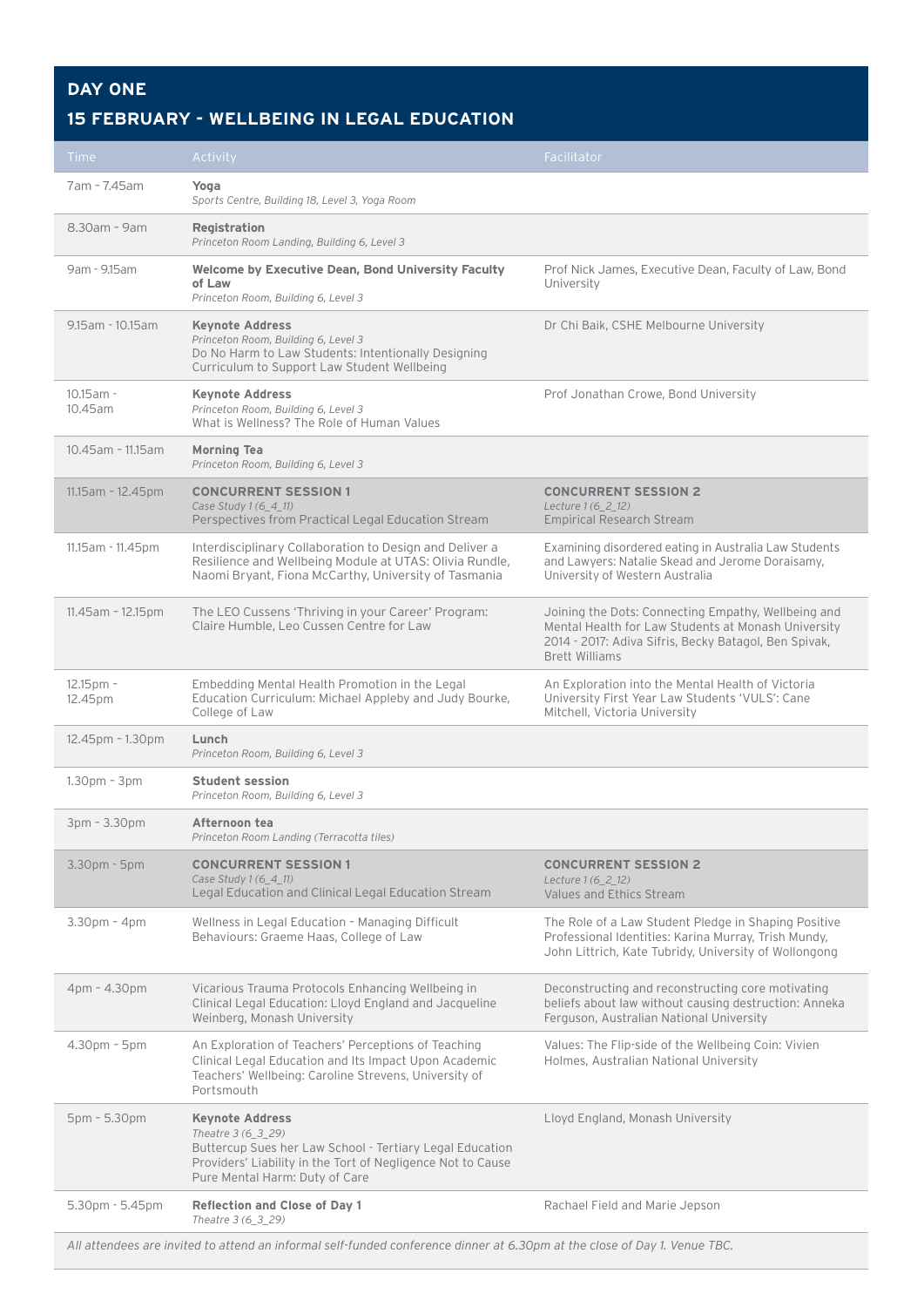### **DAY TWO**

#### **16 FEBRUARY - WELLBEING IN THE LEGAL PROFESSION**

| <b>Time</b>             | Activity                                                                                                                                                                                                                                                                                                                                                                                                                                                                                        |                                                                                                                                                                                                                                                                            | Facilitator                                                                                                                                                                                                                                                                                          |
|-------------------------|-------------------------------------------------------------------------------------------------------------------------------------------------------------------------------------------------------------------------------------------------------------------------------------------------------------------------------------------------------------------------------------------------------------------------------------------------------------------------------------------------|----------------------------------------------------------------------------------------------------------------------------------------------------------------------------------------------------------------------------------------------------------------------------|------------------------------------------------------------------------------------------------------------------------------------------------------------------------------------------------------------------------------------------------------------------------------------------------------|
| 7am - 7.45am            | Yoga<br>Sports Centre, Building 18, Level 3, Yoga Room                                                                                                                                                                                                                                                                                                                                                                                                                                          |                                                                                                                                                                                                                                                                            |                                                                                                                                                                                                                                                                                                      |
| 8.30am - 9am            | Registration<br>Basil Sellers Foyer, Building 6, Level 3                                                                                                                                                                                                                                                                                                                                                                                                                                        |                                                                                                                                                                                                                                                                            |                                                                                                                                                                                                                                                                                                      |
| 9am - 9.15am            | Welcome by Executive Dean, Bond University Faculty of Law<br>Theatre 3 (6 3 29)                                                                                                                                                                                                                                                                                                                                                                                                                 |                                                                                                                                                                                                                                                                            | Prof Nick James, Executive Dean,<br>Faculty of Law, Bond University                                                                                                                                                                                                                                  |
| 9.15am - 10.15am        | <b>Practitioner Panel</b><br>Theatre 3 (6 3 29)<br>Doing No Harm: Experiences in Practice<br>Practitioner stories<br>$O\&A$<br>$\bullet$                                                                                                                                                                                                                                                                                                                                                        |                                                                                                                                                                                                                                                                            | Rolf Moses CEO elect, QLS<br>Panel: Georgia Edwards - Ramsden<br>Lawyers<br>Jerome Doraisamy - Author,<br>Advocate and Consultant<br>Ken Petty - Managing Partner,<br>Minter Ellison GC<br>Rachel Spearing - Master of the<br>Inner Temple<br>Belinda Winter - Partner, Cooper<br>Grace Ward Lawyers |
| $10.15$ am -<br>10.45am | <b>Keynote Address</b><br>Basil Sellers Foyer, Building 6, Level 3<br>Weather Ahead: The Influence of Ethical Climate on Psychological Wellbeing<br>and Professionalism in Newly-Admitted Lawyers                                                                                                                                                                                                                                                                                               |                                                                                                                                                                                                                                                                            | Prof Tony Foley, A/Prof Vivien<br>Holmes and Dr Stephen Tang,<br>Australian National University                                                                                                                                                                                                      |
| 10.45am - 11.15am       | <b>Morning Tea</b><br>Basil Sellers Foyer, Building 6, Level 3                                                                                                                                                                                                                                                                                                                                                                                                                                  |                                                                                                                                                                                                                                                                            |                                                                                                                                                                                                                                                                                                      |
| 11.15am - 12.45pm       | <b>QLS Program</b><br>Theatre (6_3_29)<br>Leading Wellness in the Legal Profession<br>This session will: explore the current state of wellbeing in the legal profession;<br>identify why the legal profession is particularly susceptible to mental health<br>issues; provide a workplace framework to support creation of a mentally<br>healthy team; develop understanding when an employee is struggling with a<br>mental health concern and be able to proactively support and assist them. |                                                                                                                                                                                                                                                                            | Facilitator: Sheila Kushe, QLS                                                                                                                                                                                                                                                                       |
| 12.45pm - 1.45pm        | Lunch<br>Basil Sellers Foyer, Building 6, Level 3                                                                                                                                                                                                                                                                                                                                                                                                                                               |                                                                                                                                                                                                                                                                            |                                                                                                                                                                                                                                                                                                      |
| 1.45pm - 3.15pm         | <b>CONCURRENT SESSION 1</b><br>Case Study 1 (6 4 11)<br>Vicarious Trauma Stream                                                                                                                                                                                                                                                                                                                                                                                                                 | <b>CONCURRENT SESSION 2</b><br>Lecture 1 (6_2_12)<br><b>International Perspectives Stream</b>                                                                                                                                                                              | <b>CONCURRENT SESSION 3</b><br><b>Family Law Stream</b>                                                                                                                                                                                                                                              |
| $1.45$ pm - 2.15pm      | Vicarious Trauma in Legal Practice:<br>Dr Colin James, Australian National<br>University and University of<br>Newcastle                                                                                                                                                                                                                                                                                                                                                                         | Mental Health in the Legal<br>Profession: Established Wellbeing<br>Training, and Support Programs<br>in Legal Settings in Australia, New<br>Zealand, UK and Canada. Directions<br>for the Future: Robyn Bradey,<br>Mental Health Accredited Social<br>Worker and Consulted | The Therapeutic Relationship<br>Between Family Lawyers and<br>Mental Health: Evaluating and<br>Extending the Integrated Client<br>Service Delivery Program: Emma<br>Cook, Family Court of Australia                                                                                                  |
| 2.15pm - 2.45pm         | Legal Professionals' Response<br>to Working with Client Traumatic<br>Material: Patricia Weir, Associate<br>Professor Liz Jones, Dr Nicola<br>Sheeran, School of Applied<br>Psychology and Menzies Health<br>Institute Queensland, Griffith<br>University                                                                                                                                                                                                                                        | Trends in the United States:<br>An Introduction to The Path<br>to Lawyer Wellbeing: Practical<br>Recommendations for Positive<br>Change: Elizabeth Kelley, US                                                                                                              | Supporting Family Lawyers Achieve<br>Mindfulness in the Moment: The<br>4-Breaths Technique: Cameron<br>Aggs, MAPS                                                                                                                                                                                    |
| 2.45pm - 3.15pm         | Stress Less - Laugh More - It's the<br>L.A.W. (Laughter At Work) - Using<br>Laughter to Cope with Vicarious<br>Trauma: Jackie Curren, Laughter<br>Lawyers                                                                                                                                                                                                                                                                                                                                       | Internationally Relevant Wellbeing<br>Strategies: A Case for Being<br>Curious: Florence Thum, College<br>of Law                                                                                                                                                            |                                                                                                                                                                                                                                                                                                      |
| 3.15pm - 3.45pm         | Afternoon tea<br>Basil Sellers Foyer, Building 6, Level 3                                                                                                                                                                                                                                                                                                                                                                                                                                       |                                                                                                                                                                                                                                                                            |                                                                                                                                                                                                                                                                                                      |
| $3.45$ pm - $4.15$ pm   | <b>Presentation</b><br>Theatre (6_3_29)<br><b>Healthy Workplaces</b>                                                                                                                                                                                                                                                                                                                                                                                                                            |                                                                                                                                                                                                                                                                            | Kasey Zun, Diversity and Inclusion<br>Manager, Asia-Pacific, Ashurst                                                                                                                                                                                                                                 |
| 4.15pm - 5.30pm         | The Future: Disruption, Resilience, Health<br>Theatre (6_3_29)                                                                                                                                                                                                                                                                                                                                                                                                                                  |                                                                                                                                                                                                                                                                            | Prof Nick James, Executive Dean,<br>Faculty of Law, Bond University                                                                                                                                                                                                                                  |
| 5.30pm                  | Conference closing cocktail reception (for registered attendees)                                                                                                                                                                                                                                                                                                                                                                                                                                |                                                                                                                                                                                                                                                                            |                                                                                                                                                                                                                                                                                                      |